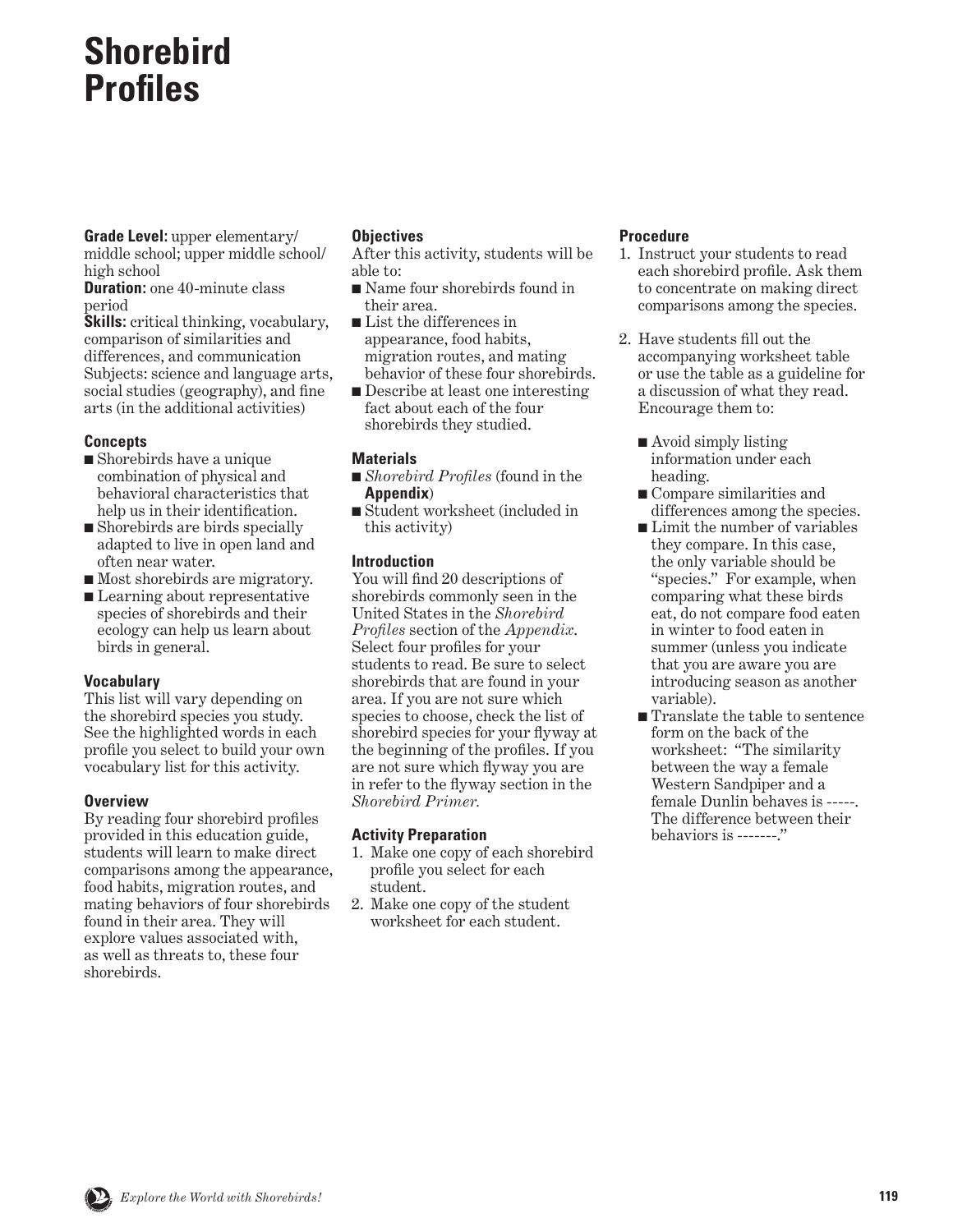#### **Additional Activities**

#### **Cultural Extension**



*Shorebird Profile Jigsaw*  Divide the class into four cooperative groups with each responsible for reading and then teaching the class about one of the four shorebirds. Give each group 30 minutes or more to prepare its presentations. Encourage them to include a drawing of their bird in its most colorful plumage, a color-coded map showing where the bird winters, migrates, and breeds, and unique facts in the oral presentation. Have each group write and turn in two quiz questions about its shorebird. After all the groups have made their presentations, choose at least one question from each group for a short shorebird quiz.

*Community Research*  Assign your students to do additional research for more information on your local shorebirds. Where and when can you find them nearby? What habitats are most likely to attract shorebirds? Talk to local wildlife biologists, conservation groups, and bird-watchers.

#### *Map Your Habitats*

Using the activity *Map Your Habitats* (found in the Habitat Activity section), have students study maps of your local area to determine where suitable shorebird habitat is located and which species you might find there.

#### *Creative Writing*

Have each student write a creative story about one of the shorebirds. Ask them to include at least five facts found in the profile. Suggest writing from the perspective of the bird, describing an exciting fall migration south to its wintering grounds or an especially difficult breeding season, selecting just the right mate and nest site.

#### *Shorebird Adaptations*

Advanced students can practice critical thinking skills by choosing one behavioral or morphological adaptation for a shorebird they studied. Ask them to write their own theories on how or why this trait may have developed. Then have him or her research to see if his or her theory could be accurate.